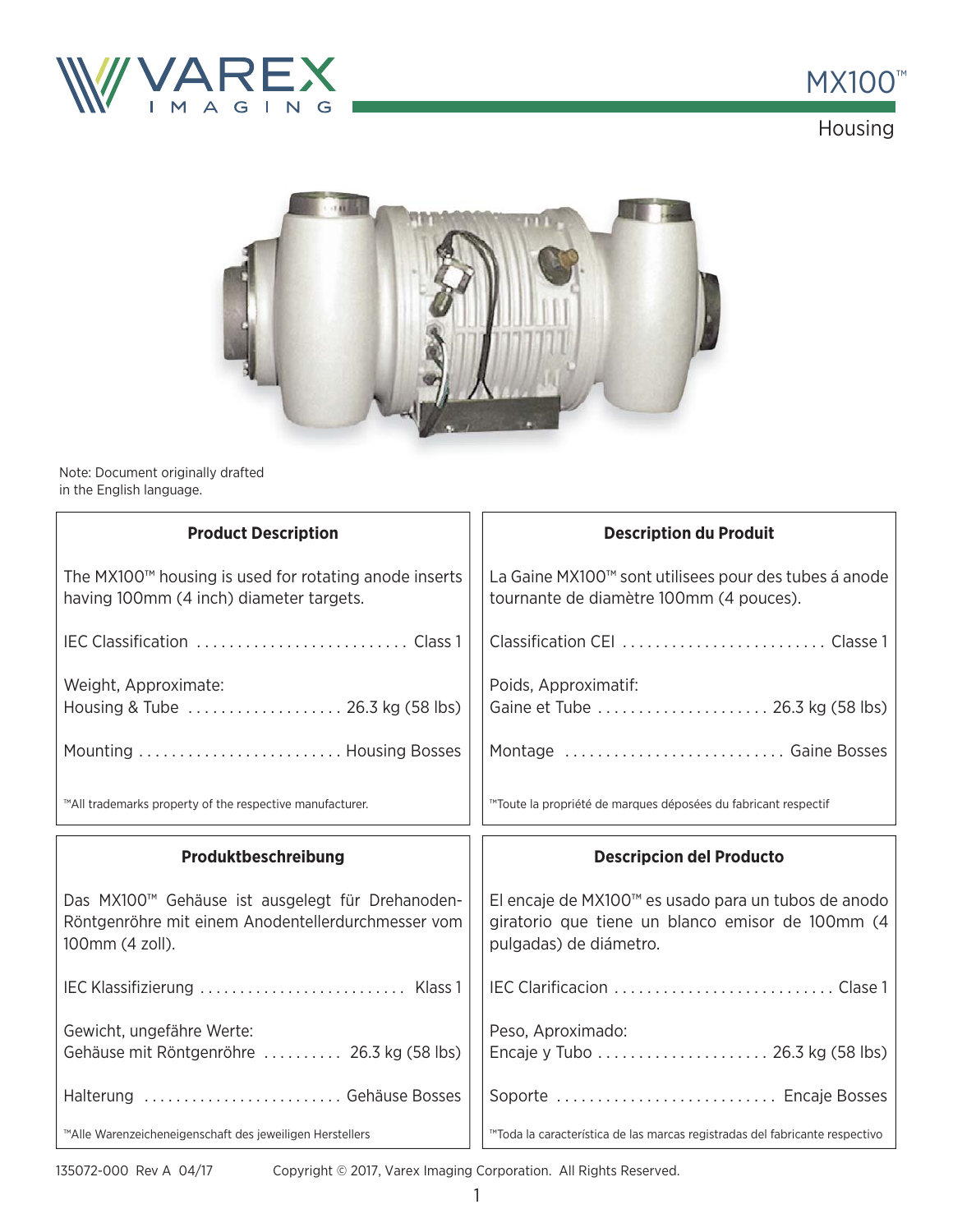

| <b>Product Description</b>                                     |                        |
|----------------------------------------------------------------|------------------------|
|                                                                | Diff                   |
| <b>Grid Control Voltages:</b>                                  | Pot<br>Volt<br>Volt    |
| Maximum X-Ray Tube Assembly Heat Content  1,110 kJ (1,554 kHU) | Car                    |
| Maximum Continuous Heat Dissipation                            | Dis:<br>ave<br>Ten     |
|                                                                | Ens                    |
| X-Ray Tube Assembly                                            | Filti<br><b>Tec</b>    |
| Loading Factors for Leakage Radiation  150 kV, 4.0 mA          | Lim                    |
| Temperature Limits for Storage and Transport  -9°C to +70°C    | $\cdots$<br>Hur<br>Lim |
|                                                                | Inte                   |
| 6A @ 125 Vac or 7A @ 30 Vac/dc                                 | Fer<br>Ou              |
| 1A @ 125 Vac or 30 Vdc                                         | Inte<br>Ou<br>Fer      |
| X-Ray Tube Assembly (Complies to)  IEC 60601-2-28              | Les                    |

| <b>Description du Produit</b>                                                                                        |                                |
|----------------------------------------------------------------------------------------------------------------------|--------------------------------|
| Entre Grille et Cathode (sí necessaire)  -4 kV                                                                       |                                |
| Potentiel de controle de grille:<br>Voltage typique pour coupure et 150 kV  -3600 Vcc                                |                                |
| Capacité thermique de la gaine 1,110 kJ (1,554 kUC)                                                                  |                                |
| Dissipation thermique continue de la gaine                                                                           |                                |
|                                                                                                                      |                                |
| Ensemble Radiogéne                                                                                                   |                                |
| Technique de mesure du courant de fuite  150 kV, 4,0 mA                                                              |                                |
| Limites de Température Pour le Transport et Pour L'Emmasinage<br>Limites de pression atmosphérique  70 kPa à 106 kPa |                                |
| Interrupteur Thermique  Normalement Ouvert                                                                           | 6A a 125 Vca ou 7A a 30 Vca/cc |
| Interrupteur de Pression  Normalement Fermé                                                                          | 1A a 125 Vca ou 30 Vcc         |
| Les ensembles gaine/tube (Conforme aux) CEI 60601-2-28                                                               |                                |
|                                                                                                                      |                                |

## **Produktbeschreibung**

| <b>Descripcion del Producto</b>                                                                                                          |
|------------------------------------------------------------------------------------------------------------------------------------------|
| Catodo a Tierra (all contracts) and a series and the catodo a Tierra (all contracts) and the catology of the c                           |
| Voltaje de Rejillas Controlada:<br>Voltaje controlado tipico con interruptor a 150 kV  -3600 Vdc                                         |
| Capacidad del almacenaje termal de encaje  1,110 kJ (1,554 kHU)                                                                          |
| Difusion del calor continuo del encaje                                                                                                   |
|                                                                                                                                          |
| Ensamblaje de Tubo de Rayos X                                                                                                            |
| Temperatura Limitada de Almacen y Transporte  -9°C a +70°C                                                                               |
|                                                                                                                                          |
| 6A @ 125 Vac o 7 A @ 30 Vac/dc                                                                                                           |
| Interruptor de Presión  Normalmente Cerrado<br>1A @ 125 Vac o 30 Vdc<br>Ensamblaje de tubo de los Rayos X (Conformarse de)  IEC 601-2-28 |
|                                                                                                                                          |

Copyright © 2017, Varex Imaging Corporation. All Rights Reserved.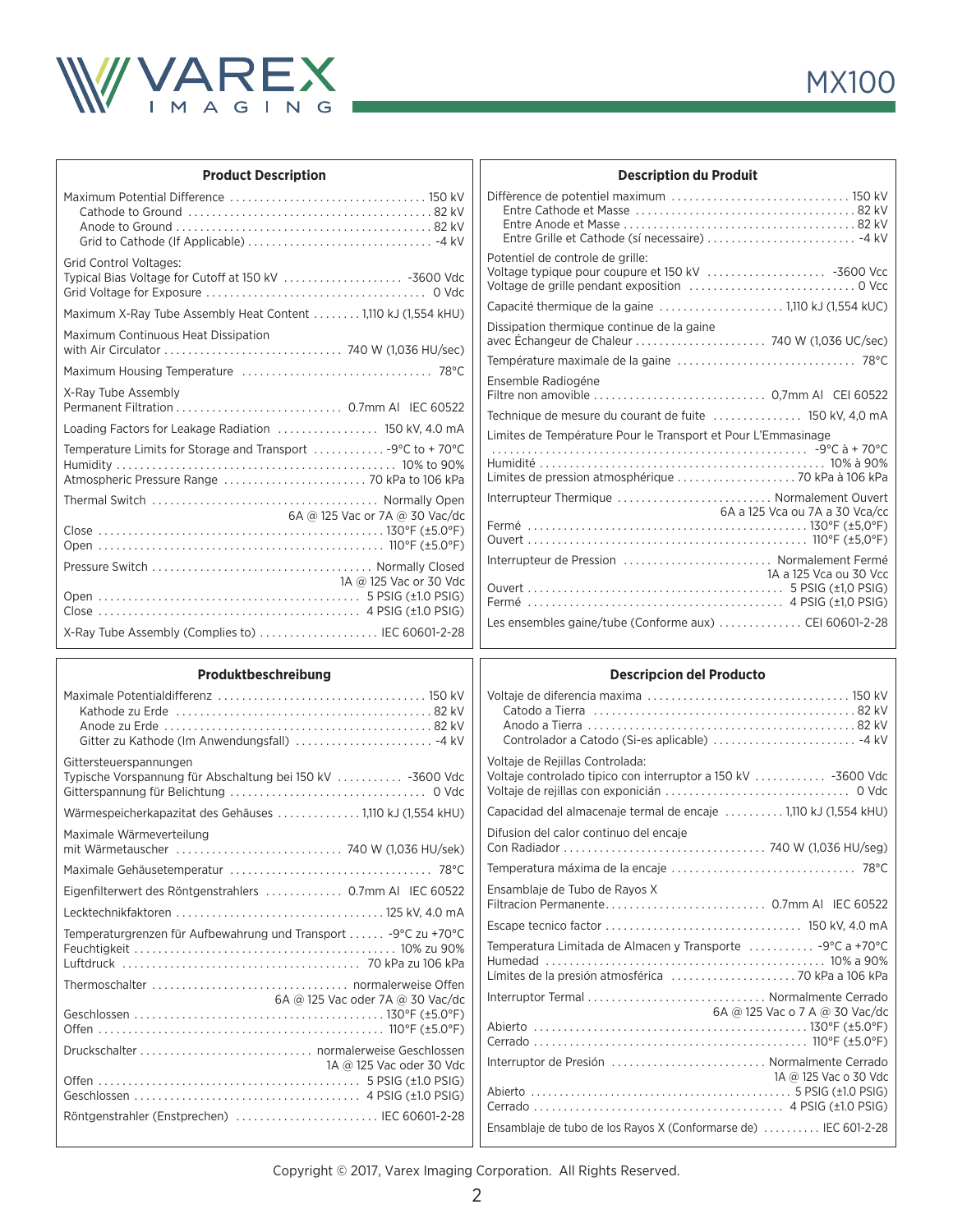

## **MX100**

Housing Outline Drawing Dessin d' Encombrement de la Gaine Mabseichnungen des Gehäuses Esquema Detallado del Encaje

Dimensions are for reference only Les dimensions sont pour la référence seulement Maße sind als nur Referenz Las dimensiones están para la referencia solamente

| <b>DIMENSIONAL DATA</b> |                                     |       |  |  |
|-------------------------|-------------------------------------|-------|--|--|
|                         | <b>INCHES</b><br><b>MILLIMETERS</b> |       |  |  |
| A                       | 11.76                               | 298.7 |  |  |
| B                       | 9.40                                | 238.8 |  |  |
| C                       | 5.89                                | 148.5 |  |  |
| D                       | 8.60                                | 218.4 |  |  |
| Е                       | 20.75                               | 527.1 |  |  |
| F                       | 10.38                               | 263.7 |  |  |
| G                       | 8.00                                | 203.2 |  |  |
| Н                       | 4.52                                | 114.8 |  |  |
| J                       | 4.60                                | 116.8 |  |  |
| K                       | 3.91                                | 99.3  |  |  |
| L                       | 3.90                                | 99.1  |  |  |
| M                       | 1.60                                | 40.6  |  |  |



ত্ত

B.

Innn

B

Copyright © 2017, Varex Imaging Corporation. All Rights Reserved.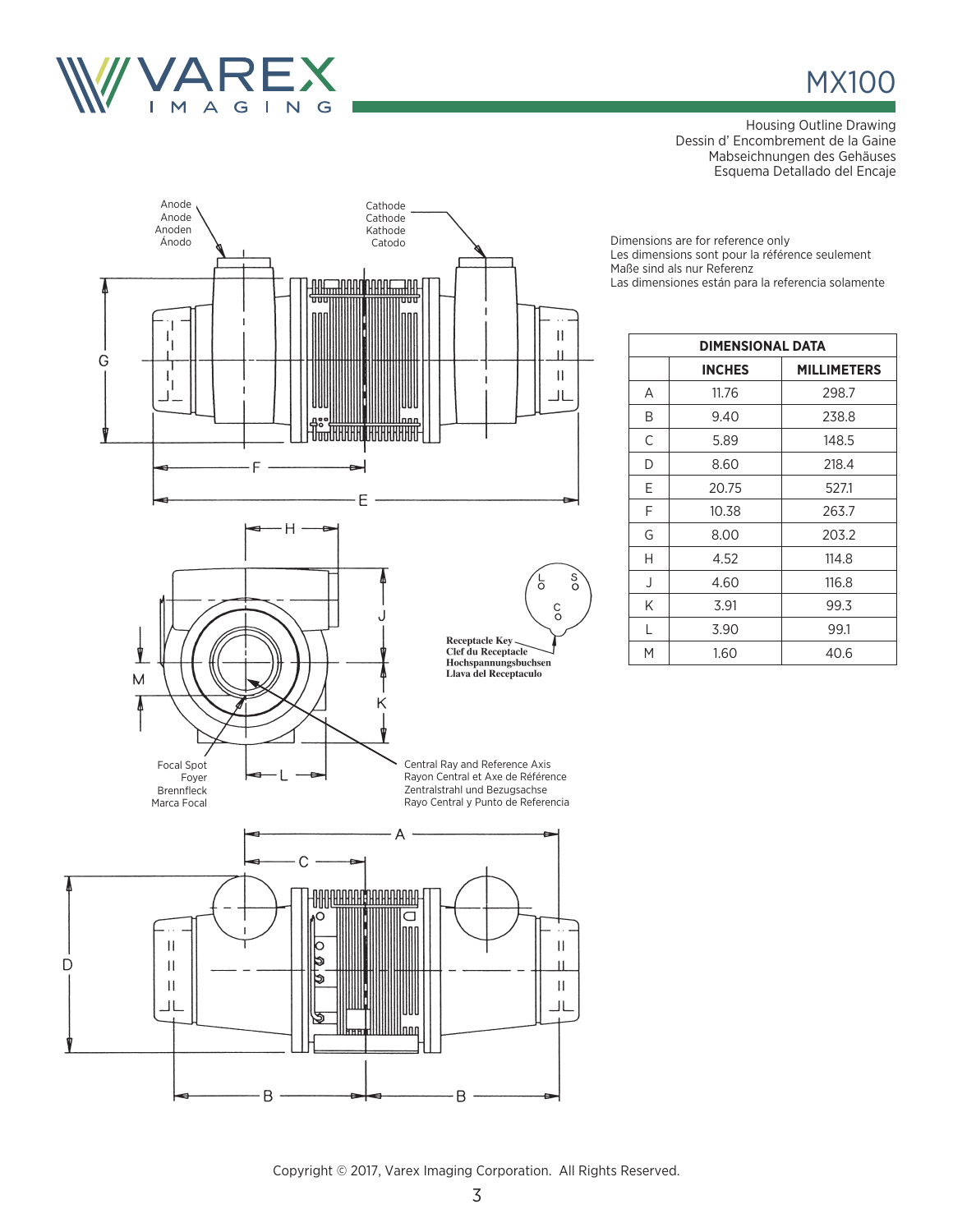

Stator Ratings and Characteristics Spécificités et Caractéristiques du Stator Statornennleistungen und Merkmale Caracteristicas y Clarificacion de la Bovina

| 6 Position Terminal Strip                                                                                                                                      |                                                                                                                                                                                                                          | 8 Position Terminal Strip                                                                                                                                                                                                            |                                                                                                                                                                                                                          |  |
|----------------------------------------------------------------------------------------------------------------------------------------------------------------|--------------------------------------------------------------------------------------------------------------------------------------------------------------------------------------------------------------------------|--------------------------------------------------------------------------------------------------------------------------------------------------------------------------------------------------------------------------------------|--------------------------------------------------------------------------------------------------------------------------------------------------------------------------------------------------------------------------|--|
| <b>Thermal Switch **</b><br>S1<br><b>BLK</b><br>BLK,<br>TB1<br><b>PILOT</b><br><b>LIGHT</b><br><b>RED</b><br>PUMP ***                                          | Thermal Switch **<br>S1<br><b>BLK</b><br>6<br><b>BLK</b><br>6<br>TB1<br><b>BLU</b><br><b>BLU</b><br>PILOT<br>5<br><b>FAN</b><br>FAN<br><b>LIGHT</b><br>lblu<br><b>BLU</b><br><b>RED</b><br>PUMP ***                      |                                                                                                                                                                                                                                      |                                                                                                                                                                                                                          |  |
| <b>STATOR</b><br><b>BLK</b><br><b>STATOR</b><br>BLK<br>GRN<br>GRN<br>O <sup>3</sup><br><b>WHT</b><br><b>WHT</b><br><u>I</u> N.C.<br>N.C.                       |                                                                                                                                                                                                                          |                                                                                                                                                                                                                                      |                                                                                                                                                                                                                          |  |
| N.C.<br>C.<br>PRESSURE SW.<br>NOTE:<br><b>STRIP AND SOLDER</b><br>DIRECTLY TO SW.<br>.N.C —                                                                    | $\overline{7}$<br>8<br>N.C.                                                                                                                                                                                              | Thermal Sw.<br><b>Stator Drive Frequency</b><br>Statorantrieb Frequenz<br>σ<br>N.C.<br>C.<br>Pressure Sw.                                                                                                                            | Fréquence d'entraînement du stator<br><b>RPM</b><br>Frecuencia de la impulsión del estator<br>50 Hz<br>2800 - 3000<br>60 Hz<br>3400 - 3600<br>150 Hz<br>8500 - 9000<br>180 Hz<br>9500 - 10,800                           |  |
| Note:<br>Check wiring of tube and change as<br>necessary to make it look like above<br>diagram.<br>** Used on tubes with 2 speed fans<br>***May not be present | <b>Remarque:</b><br>Vérifiez le câblage du tube et changez<br>selon les besoins pour ressembler au di-<br>agramme ci-dessus.<br>**Utilisé sur des tubes avec ventilateurs de<br>2 vitesse<br>***Ne peut pas être présent | Anmerkungen:<br>Überprüfen Sie Berdrahtung des Schlauch-<br>es und ändern Sie wie benötigt, wie oben<br>genanntes Diagramm auszusehen<br>**Verwendet auf Röhre mit 2 Geschwind-<br>igkeit Ventilatoren<br>***Mag nicht anwesend sein | Nota:<br>Compruebe los conectiones del tubo y<br>cambie como sea necesario para hacerle<br>parecer al diagrama anterior.<br>**Utilizado en los tubos con ventiladores<br>de 2 velocidad<br>***Puede que no este presente |  |
| <b>Stator Coil Resistance:</b><br>$23/23/46 \Omega$                                                                                                            | Résistance de la bobine du stator:<br>$23/23/46 \Omega$<br>(résistance ohmique)                                                                                                                                          | <b>Stator - Spulenwiderstand</b><br>$23/23/46 \Omega$                                                                                                                                                                                | Resistencia del Rollo de la Bovina:<br>$23/23/46 \Omega$                                                                                                                                                                 |  |
| Voltage:<br>Start<br>Run<br>60Hz<br><b>230 VAC</b><br>75 VAC<br>180Hz<br><b>400 VAC</b><br>85 VAC                                                              | Démarrage Entretien<br><b>Voltage:</b><br>60Hz<br><b>230 VAC</b><br>75 VAC<br>180Hz<br><b>400 VAC</b><br>85 VAC                                                                                                          | Spannung:<br>Weiterlauf<br>Anlauf<br>60Hz<br><b>230 VAC</b><br>75 VAC<br>180Hz<br>400 VAC<br>85 VAC                                                                                                                                  | Voltaje:<br><b>Empezar Funcionar</b><br>60Hz<br>230 VAC<br>75 VAC<br>180Hz<br>400 VAC<br>85 VAC                                                                                                                          |  |
| Amperes:<br><b>Run</b><br><b>Start</b><br>6.3 A<br>60 Hz<br>1.5A<br>180 Hz<br>10.3 A<br>2.4 A                                                                  | Ampère:<br>Démarrage Entretien<br>60 Hz<br>6.3 A<br>1.5A<br>180 Hz<br>10.3 A<br>2.4A                                                                                                                                     | Anlauf<br>Weiterlauf<br>Amperes:<br>60 Hz<br>6.3 A<br>1.5A<br>180 Hz<br>10.3 A<br>2.4 A                                                                                                                                              | <b>Amperios:</b><br><b>Empezar Funcionar</b><br>60 Hz<br>6.3 A<br>1.5A<br>10.3 A<br>180 Hz<br>2.4 A                                                                                                                      |  |
| <b>Time to Full Speed:</b><br>60 Hz<br>0-3000 RPM .98 sec.<br>180 Hz<br>0-9000 RPM 1.33 sec.                                                                   | Temps our atteindre la vitesse maximum:<br>0-3000 trs./mn .98 sec.<br>60Hz<br>180 Hz<br>0-9000 trs./mn 1.33 sec.                                                                                                         | Hochlaufzeit:<br>60 Hz<br>0-3000 U/mn .98 sek.<br>180 Hz<br>0-9000 U/mn 1.33 sek.                                                                                                                                                    | Tiempo Para la Velocidad Maxima:<br>60 Hz<br>0-3000 RPM .98 seg.<br>180 Hz<br>0-9000 RPM 1.33 seg.                                                                                                                       |  |
| 106 VDC<br><b>Brake Voltage</b>                                                                                                                                | 106 VDC<br><b>Tension de Frein</b>                                                                                                                                                                                       | <b>BremsenSpannung</b><br>106 VDC                                                                                                                                                                                                    | Voltaje del Freno<br>106 VDC                                                                                                                                                                                             |  |
| Low Speed Time<br>2 sec.<br>High Speed Time<br>3.5 sec.                                                                                                        | Temps À vitesse réduite<br>2 sec.<br>Temps Á grande vitesse<br>3.5 sec.                                                                                                                                                  | 2 sek.<br>NiedrigGeschwindigkeitsZeit<br>HochGeschwindigkeitsZeit<br>3.5 sek.                                                                                                                                                        | Tiempo Bajo De la velocidad<br>2 seg.<br>Tiempo De alta velocidad<br>3.5 seg.                                                                                                                                            |  |

Copyright © 2017, Varex Imaging Corporation. All Rights Reserved.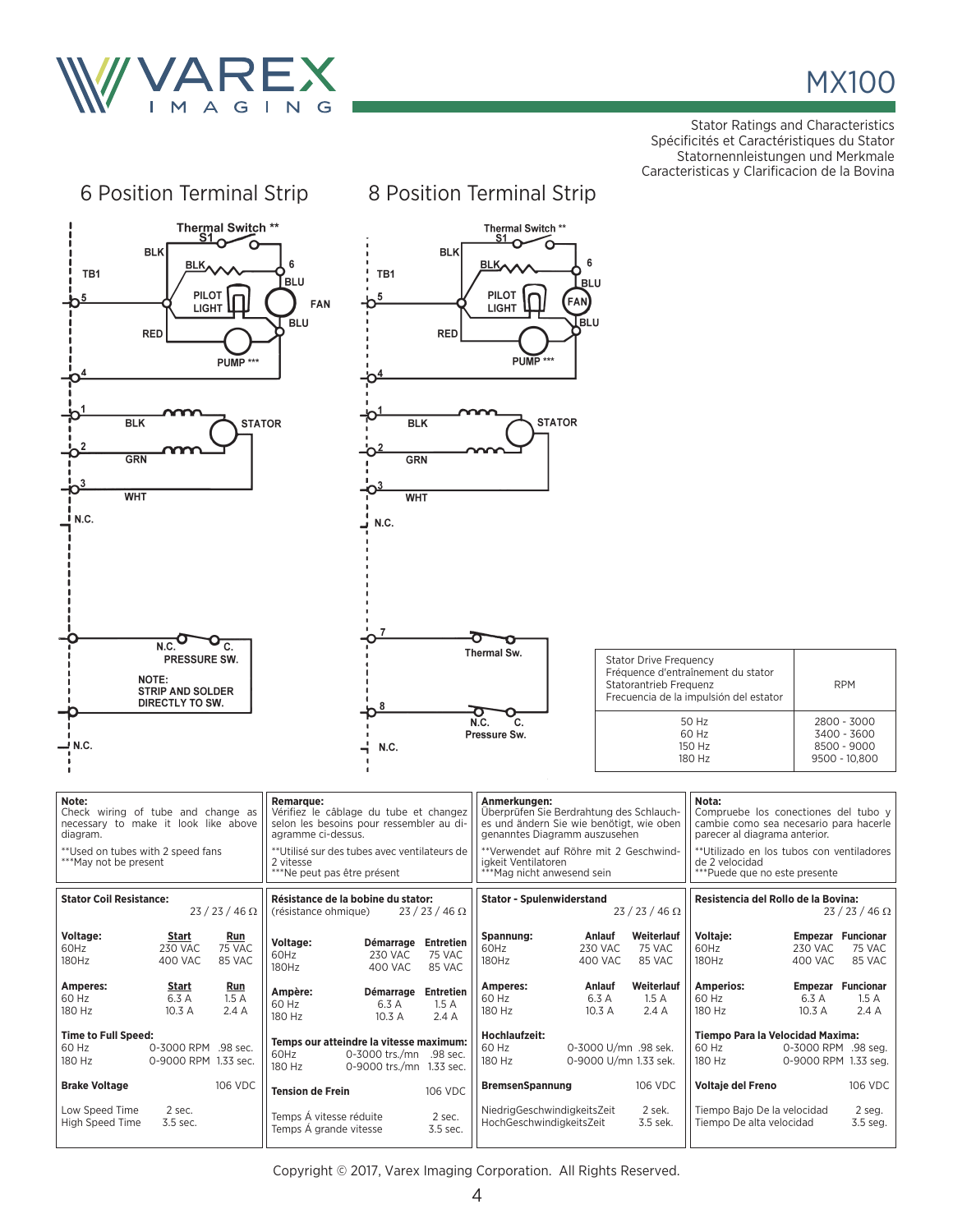

MX100

X-Ray Tube Assembly Heating and Cooling Curve Abaque de Échauffement Refroidissement de l'ensemble Röntgenstrahler Erwärmungs- und Abkühlkurven Curvas de calentamiento y enfriamento de la unidad radiogena



| Note:                                                                                                                                                                                            | <b>Remarque:</b>                                                                                                                                                                              | Anmerkungen:                                                                                                                                                                                                                                                                              | Nota:                                                                                                                                                                                                                             |
|--------------------------------------------------------------------------------------------------------------------------------------------------------------------------------------------------|-----------------------------------------------------------------------------------------------------------------------------------------------------------------------------------------------|-------------------------------------------------------------------------------------------------------------------------------------------------------------------------------------------------------------------------------------------------------------------------------------------|-----------------------------------------------------------------------------------------------------------------------------------------------------------------------------------------------------------------------------------|
| 1. Heat inputs into housing include tube<br>power, filament power, and stator power.<br>2. Heating curves based on no restric-<br>tions of natural convection around tube  <br>housing assembly. | L'apport calorifique dans la gaine incult    1<br>la puissance du tube, du filament et du   <br>stator.<br>une circulation d'air naturelle sans en-<br>trave autour de l'ensemble gaine-tube. | Die wärmungskurven berücksichtigen<br>die Verlustleistung aus der Anode, der<br>Kathode und des stators.<br>  2. Courbes d'échauffement basées sur    2. Die Heizkurven basieren auf keinerlei  <br>Einschränkung der natürlichen Kon-<br>vektion in der Umgebung der Strahler-<br>haube. | 1. La energia del encaje incluye el poder  <br>del tubo, el poder del filamento y el<br>poder de la bovina.<br>2. Las curvas de calentamiento no son<br>afectadas por el calor natural creado en<br>la parte exterior del encaje. |